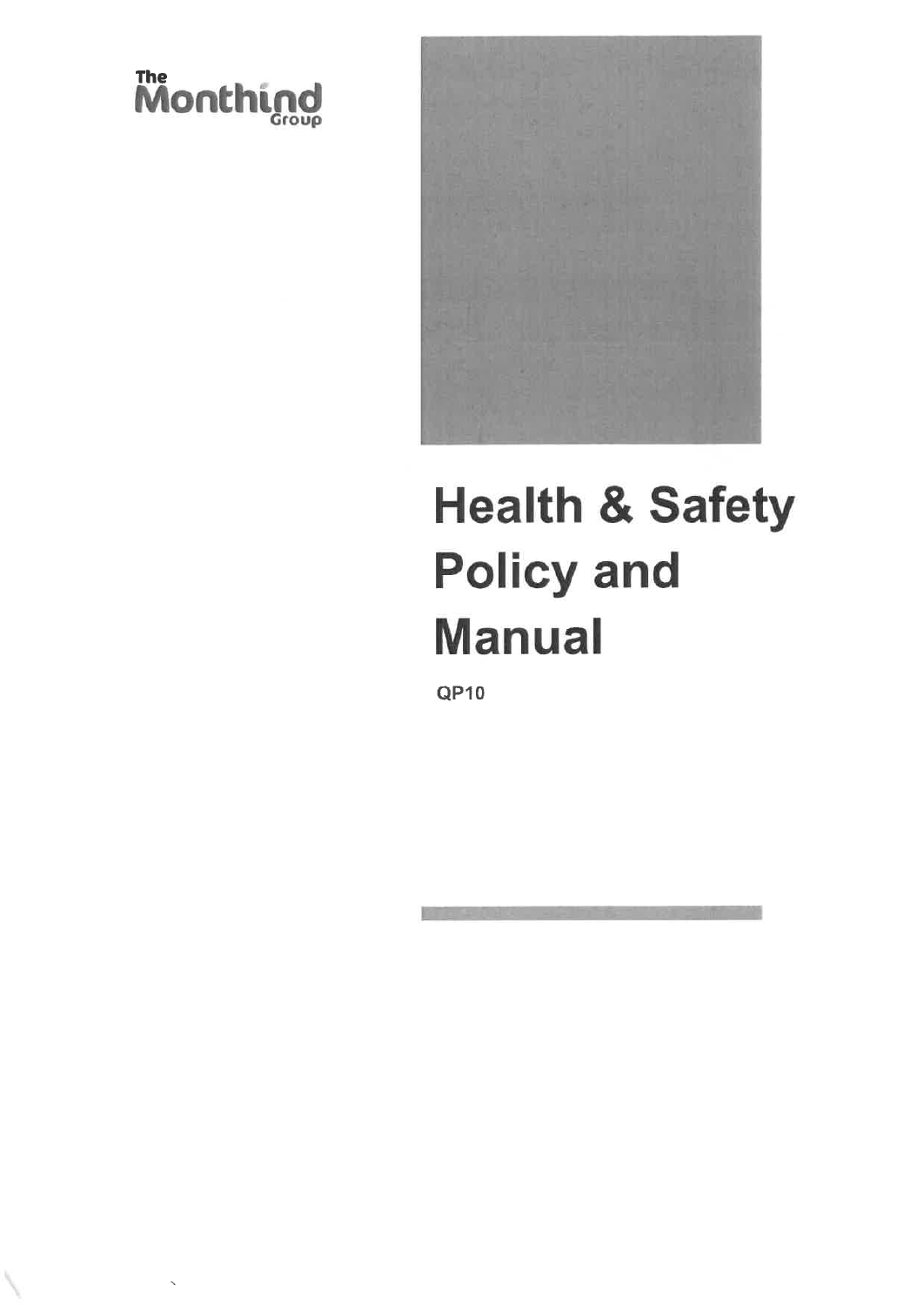## **Monthing**

#### **Health & Safety Policy and Manual MONTHIND HOLDINGS LIMITED, MONTHIND CLEAN LIMITED**

**ATKINS GREGORY LIMITED, MONTHIND CLEAN LLP** 

#### **APPROVAL**

The signatures below certify that this EQMS procedure has been reviewed and accepted and demonstrates that the signatories are aware of all the requirements contained herein and are committed to ensuring their provision.

|                            | Name                   | Signature    | Position                | <b>Date</b> |
|----------------------------|------------------------|--------------|-------------------------|-------------|
| Prepared by                | Andy Flatman           |              | <b>QM</b>               | 26/01/2022  |
| Reviewed by                | Chris Brown            | ten          | Health & Safety Officer | 26/01/2022  |
| Approved by                | <b>Anthony Felgate</b> | Holloy helps | <b>Director</b>         | 26/01/2022  |
| <b>Next Review</b><br>Date | 26/01/2023             |              |                         |             |

#### **AMENDMENT RECORD**

This EQMS procedure is reviewed to ensure its continuing relevance to the systems and process that it describes. A record of contextual additions or omissions is given below:

| Page No.       | Context                                                                            | Revision | <b>Date</b> |
|----------------|------------------------------------------------------------------------------------|----------|-------------|
| All            | QM and H&S Manager reviewed and updated complete<br>document into new EQMS format. | 3.0      | 11/01/2018  |
| $1 - 2 - 9$    | Updates after audit review with CB/AF                                              | 3.1      | 26/01/2019  |
| <b>Various</b> | Group policy, LLP to Limited Update, Logo Change. Review.                          | 3.2      | 26/01/2020  |
| Header         | CB Added scope of Companies to header.                                             | 3.3      | 19/05/2020  |
| All            | Annual Review by CB/AF                                                             | 3,4      | 26/01/2021  |
| All            | Annual Review by CB/AF                                                             | 3.5      | 26/01/2022  |
| Header         | After review, Added 'Monthind LLP' to the document.                                | 3.6      | 26/01/2022  |

#### **COMPANY PROPRIETARY INFORMATION**

The electronic version of this procedure is the latest revision. It is the responsibility of the individual to ensure that any paper material is the current revision. The printed version of this manual is uncontrolled, except when provided with a document reference number and revision in the field below:

| Document Ref.     |     |                 | Rev         |
|-------------------|-----|-----------------|-------------|
| Uncontrolled Copy | --- | Controlled Copy | Date<br>___ |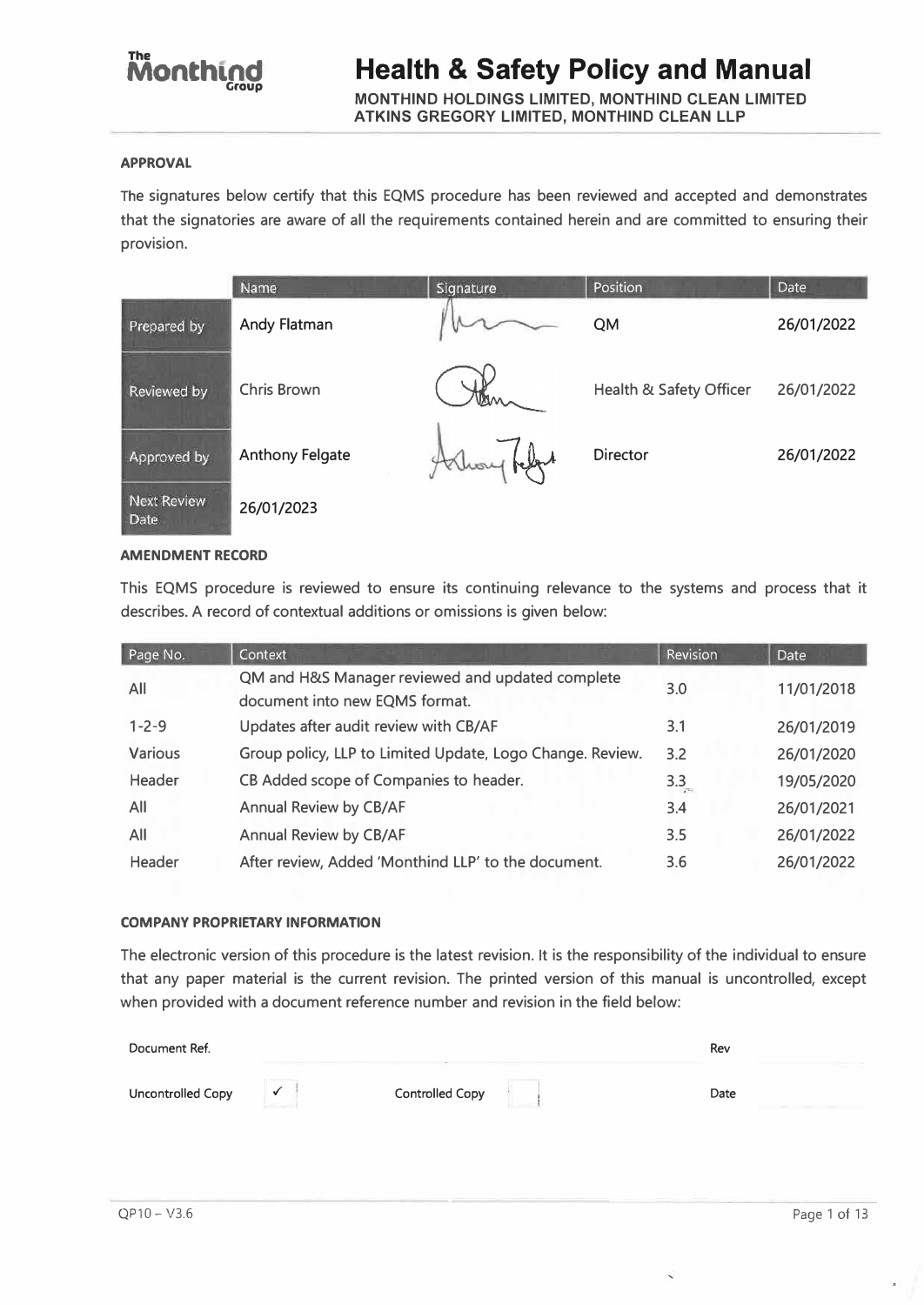MONTHIND HOLDINGS LIMITED, MONTHIND CLEAN LIMITED ATKINS GREGORY LIMITED, MONTHIND CLEAN LLP

## **Health and Safety Policy Statement**

#### **Health and Safety at Work 1974**

As an organisation we believe that health and safety should equal importance to quality, cost, production and morale within the organisation and accept our responsibility to provide a working environment that is safe and without risk to health.

Management will take all reasonably practicable steps to meet this responsibility paying particular attention to:

- The provision and maintenance of plant and systems of work that are safe and without risks to health to employees and any other person likely to be affected by work activities.
- Proper arrangements for the use, handling, storage and transport of articles and substances.
- The provision of information, instruction, training and supervision to assist all employees to avoid injury and contribute positively to their own safety and health at work, with adequate communication of information, instruction and adequate supervision, to avoid injury or ill health to our employees, contractors or to any other person.
- The provision of a safe place of work and environment which has safe access and egress  $\bullet$ and does not present a risk to health to any person.
- The provision of adequate welfare arrangements.

This policy can only be successful with the active co-operation of all employees. Management therefore believe that it is the responsibility of all employees to perform their assigned duties safely by following established safe working procedures, using proper safety equipment and by reporting or correcting unsafe acts or conditions.

Position: Director Signed By: Date: 26/01/2022 Name: Anthony Felgate Position: Director Date: 26/01/2022 Signed By: Name: Simon Biggs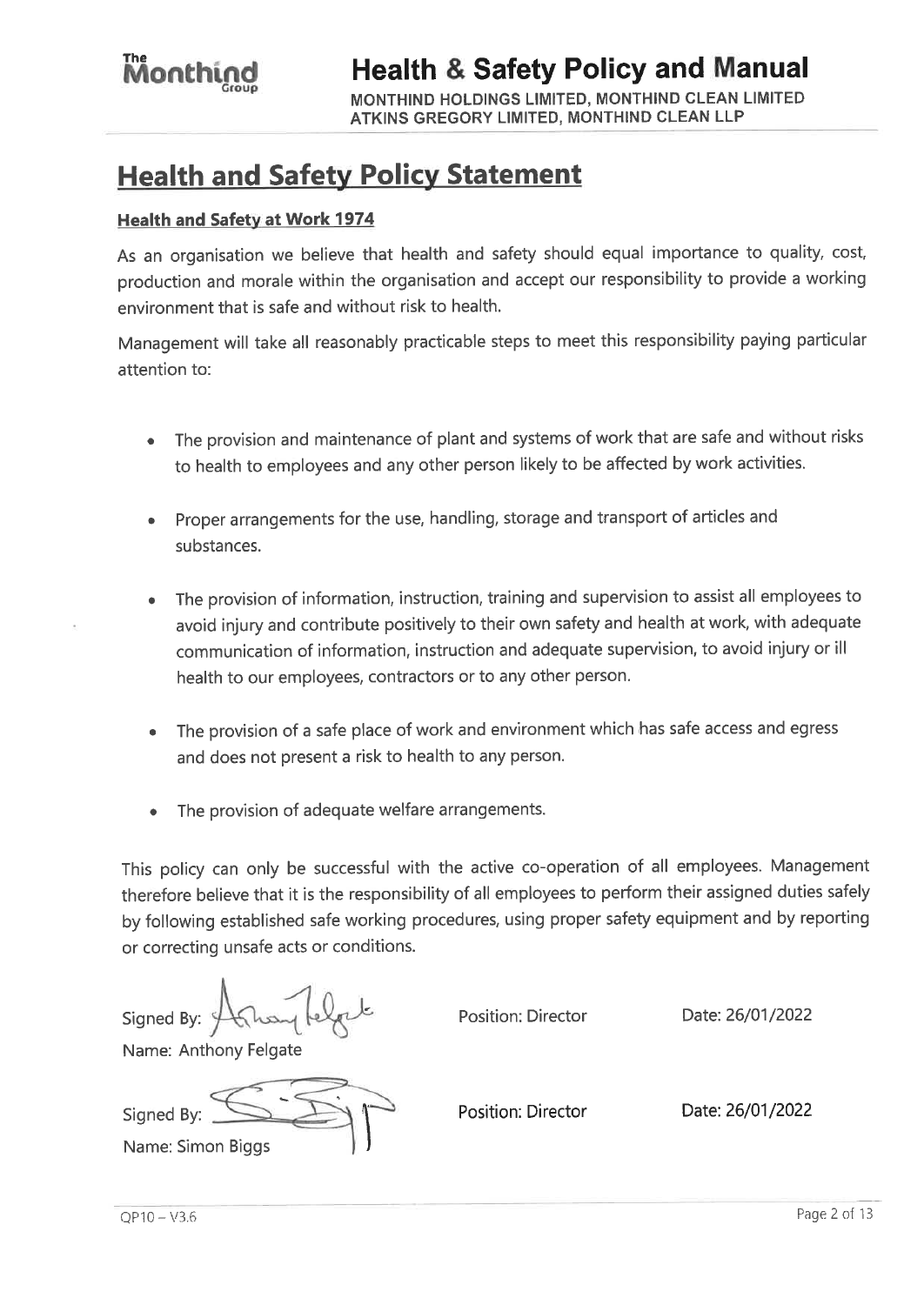### **Health & Safety Manual**

#### **Introduction**

This policy provides details of the health and safety management systems that have been adopted by the organisation to control health and safety so far as reasonably practicable.

The following sections provide information relevant to the organisation along with the relevant responsibilities placed upon members of staff for ensuring continuing compliance with health and safety legislation.

#### **Roles and Responsibilities**

Specific responsibilities have been assigned to designated personnel within the organisation allowing us to ensure that the health and safety management systems operate in an effective manner.

An organisational chart is provided within this policy and outlines the structure in operation for the maintenance and development of the health and safety management systems. It should be noted however that some specific responsibilities may be contained within various procedures outside of the health and safety manual.

The main system responsibilities have been assigned as follows:

1

#### **The Directors**

- Responsible for the overall effectiveness of the Organisations Health and Safety Policy.  $\bullet$
- Responsible for the establishment and achievement of the Organisations Health and Safety programme.
- Will regularly appraise the effectiveness of the Health and Safety Policy.
- Will establish clear lines of communications and identify the person to contact if there is  $\bullet$ imminent risk.
- Will ensure that all employees receive adequate safety training for the job they are doing.
- Will ensure that all work necessary for Health and Safety is carried out as promptly as possible.
- Shall ensure that all contractors who work on-site are aware of the Organisations Health and Safety Policy and ensure that they do not commence work until they have reported to senior management.
- Whilst overall responsibility rests at the highest level, individuals at every other level will need to accept degrees of responsibility to effectively implement the policy.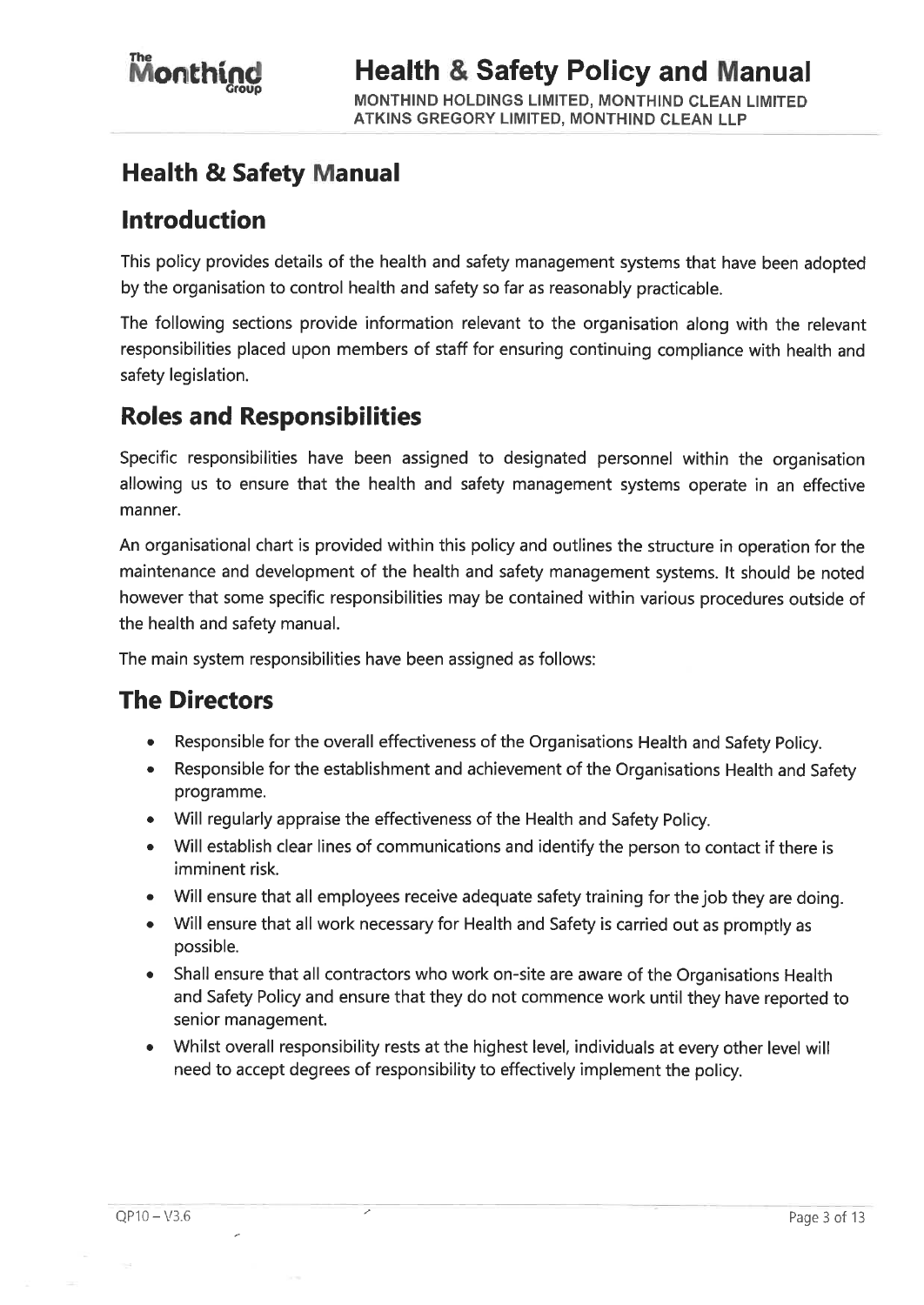## The<br>Monthing

#### **Managers**

- Must familiarise themselves and their employees with the Organisations Health and Safety  $\bullet$ Policy.
- Must ensure that safety hazards and risks relating to their departments are identified and brought to management's attention.
- Must ensure that each employee knows and understands the fire procedures especially regarding evacuation and muster points.
- Shall ensure that all risks in the workplace are promptly assessed and adequate control measures are put in place.
- Shall be responsible for checking and inspecting housekeeping in their department and  $\bullet$ ensuring adequate standards are achieved and maintained.
- Shall take the lead in the investigation of accidents and causes of ill health, to discover the  $\bullet$ causes and eliminate recurrences and must ensure employees complete incident report and investigation forms before forwarding them to the senior management team.
- Shall ensure that personal protective equipment is worn when required and that machine  $\bullet$ safety devices are fitted where necessary and guarding is correctly adjusted.
- Shall advise employees or obtain information about safe use and hazards of any substance or process used by the Organisation or its employees.

#### **Employee Responsibilities**

- Shall make themselves familiar with and always conform to the Health and Safety Policy and  $\bullet$ Manual.
- Shall observe all safety rules, wear the personal protective equipment provided and ensure  $\bullet$ that appropriate vehicle and machinery safety devices are used correctly.
- Will conform to all reasonable instructions given by all managers and other members of  $\bullet$ staff with a responsibility for Health and Safety.
- Must report all accidents, incidents and cases of near miss, whether persons receive injury or not.
- Must immediately report to management any defects or damage to vehicles, machinery or  $\bullet$ personal protective equipment used.
- Are encouraged to take an active part in improving Health and Safety in the Organisation through making suggestions to their managers and involvement in the risk assessment process.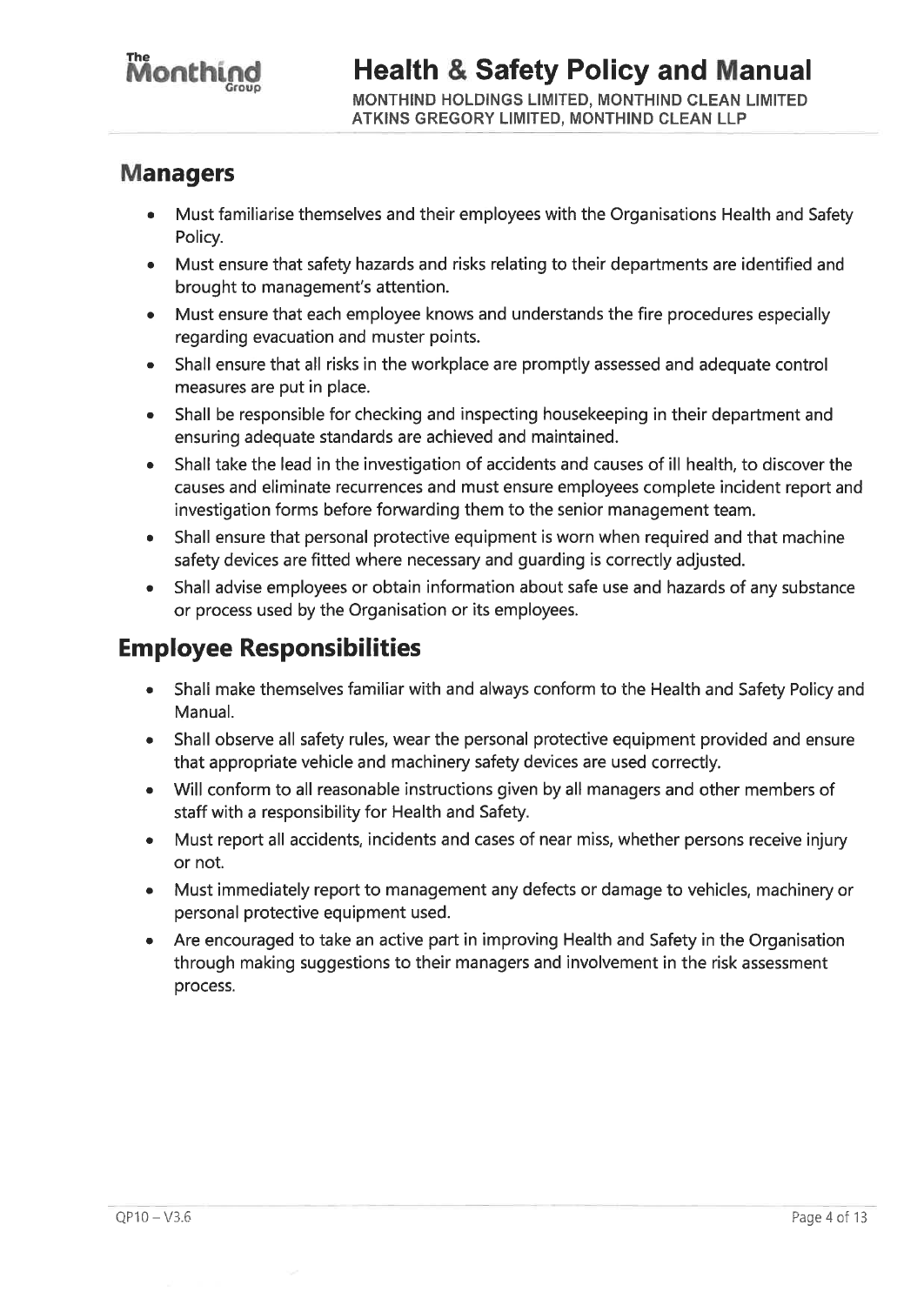## **Monthing**

#### **Contractors**

- Must report to site management before starting work within the organisation's premises.
- Shall observe the organisations safety rules and instructions given by persons enforcing the Organisations Health and Safety Policy.
- Shall observe the obligation to ensure the Health and Safety of their own employees and have due regard to the safety of others who may be affected by their work activities.
- Must report all accidents, incidents and cases of near miss, whether persons receive injury or not to our management team without delay.

### **Visitors**

Non-employees visiting our premises will always be accompanied and will observe site specific safety requirements.

## **Planning for Hazard Identification, Risk Assessment and Risk Control**

The Health and Safety at Work Act requires that we as an employer ensure so far as is reasonably practicable, the health, safety and welfare of our organisation's employees while at work and places duties on us to safequard the health and safety of non-employees such as customers, contractors, delivery staff etc.

#### **Risk Assessment**

The Management of Health and Safety at Work Regulations must also be complied with and a risk assessment of hazards associated with our work activities carried out. By this process relevant hazards will be identified, evaluated and will allow appropriate control measures to be determined and implemented. The general risk assessment and risk assessment summary forms in the health and safety manual will be used for conducting the assessments.

Managers will be responsible for ensuring risk assessments are undertaken on behalf of the organisation and will be provided with suitable training to enable them to undertake this role to a competent level.

The findings of all risk assessments will be reported to the Directors who will ensure that the appropriate resources are allocated for controlling the risks identified.

Managers shall check that the controls identified in the risk assessments are implemented and are effective in either removing or reducing the risks identified. All risk assessments conducted on behalf of the organisation shall be reviewed by Managers on a yearly basis or when the risk assessment is no longer considered to be valid due to changes in work activities or any other reason.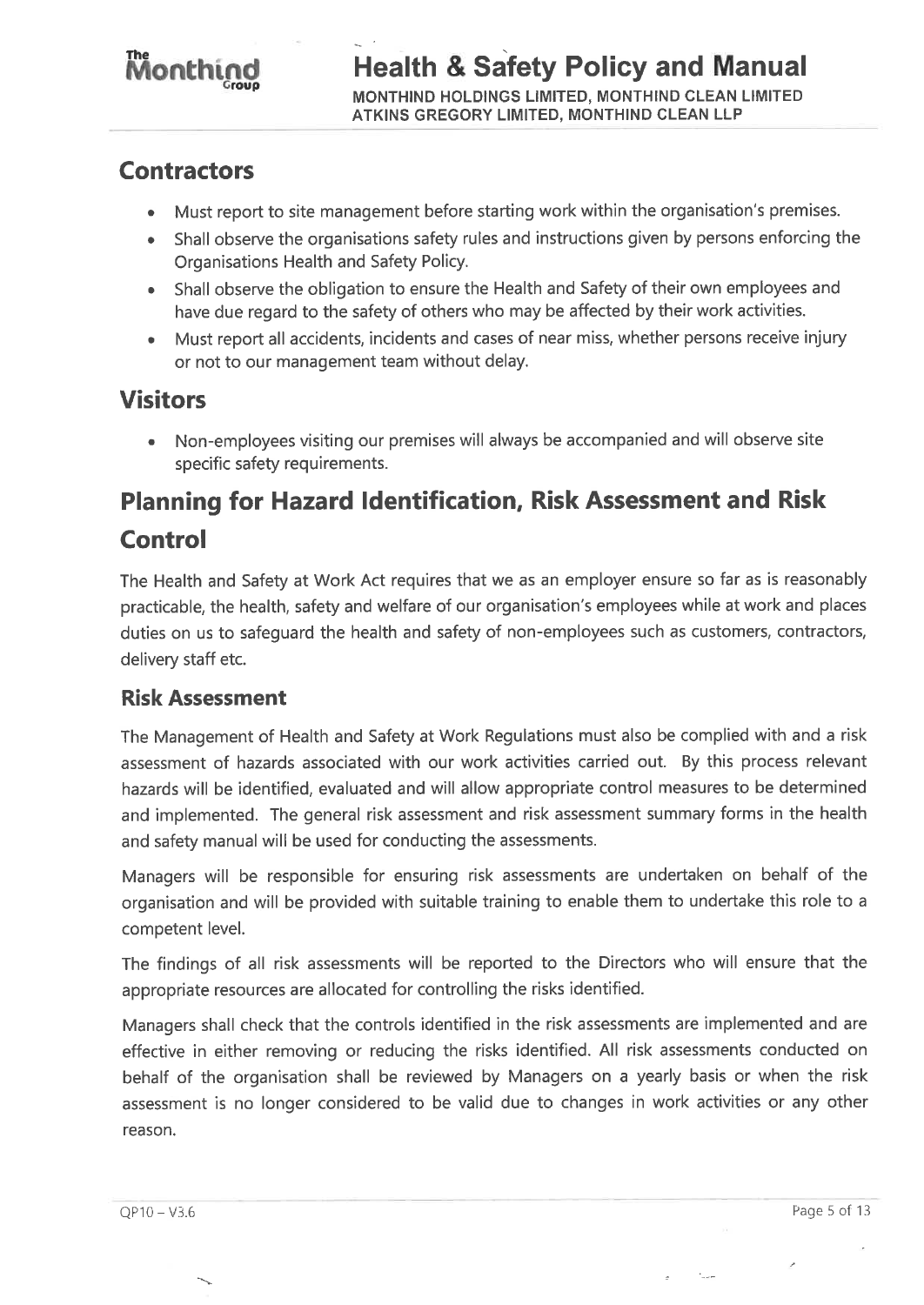#### **Manual Handling**

These activities will be addressed under the Manual Handling Operations Regulations to include when tasks involving lifting, lowering, carrying, pushing and pulling are undertaken.

A risk assessment of manual handling activities will be undertaken by managers who will be trained to a level where they can be competent in undertaking a manual handling assessment. The manual handling assessment form in the health and safety manual can be used for this purpose.

The assessment will consider the task to be performed, the load to be transported or handled, the environment in which it is carried out and the individual or individuals carrying out the activity. In practice they require the provision of adequate handling aids such as trolleys or mechanical aids, staff training in kinetic lifting techniques etc.

#### **Hazardous Substances**

Under the Control of Substances Hazardous to Health Regulations (COSHH) we are reguired to undertake an assessment of all hazardous substances handled, used, stored or generated by the organisation as a result of our work activities. We are also required to conduct COSHH assessments of all new substances prior to their purchase and use.

We are committed to reducing our use of hazardous substances in the workplace and where reasonably practicable will endeavour to source alternative non- hazardous substances to replace those already in use.

Managers are responsible for identifying all hazardous substances currently in use within the organisation that require COSHH assessment. They will also be provided with sufficient training to provide them with the competence required to undertake COSHH assessments on behalf of the organisation using the COSHH assessment forms in the health and safety manual.

The Directors are tasked with ensuring that once COSHH assessments are completed, any identified control measures not already in place are sufficiently resourced and implemented.

COSHH assessments will be reviewed every 12 months or when they are no longer valid for reasons such as changes in substances, changes to our organisation's activities or other reasons.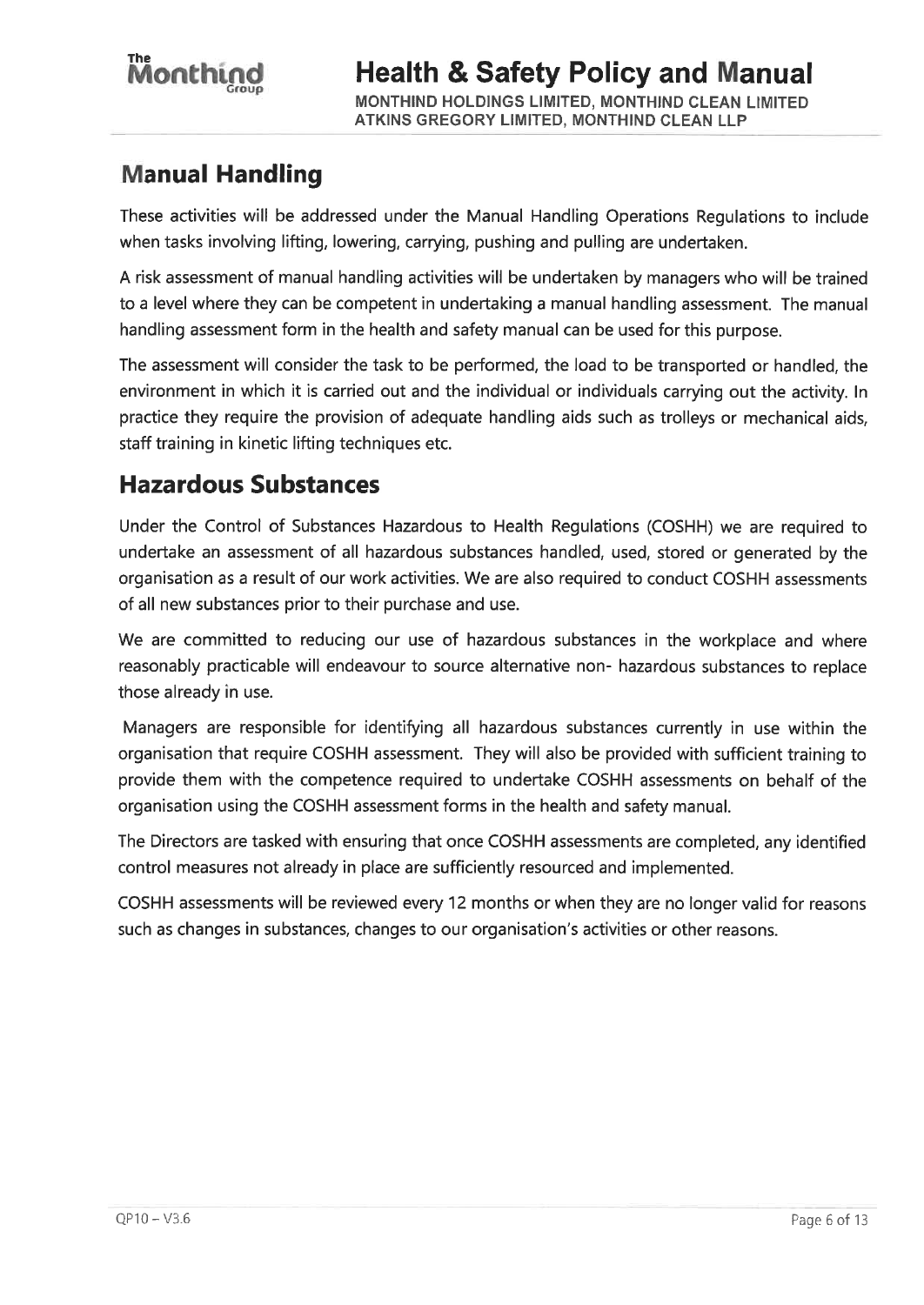### **Work Equipment**

All work equipment supplied for use at work will comply with the Provision and Use of Work **Equipment Requlations.** 

This requires that the equipment is suitable for the intended task, well maintained and staff are given appropriate information, training and instruction in its proper use and associated dangers (PUWER).

Managers are responsible for identifying any equipment or plant within the organisation that requires maintenance and ensuring that effective maintenance programs are established and implemented for both organisation owned and any hired equipment.

Any member of staff identifying problems with or unsafe plant or equipment should stop using the equipment and report the problem immediately to their manager.

All new plant and equipment under consideration by the organisation shall be checked to ensure it meets and where possible exceeds current health and safety standards before it is purchased. Managers are responsible for ensuring this happens.

#### **Accident and Incident Investigation**

All Managers have a responsibility for investigating all accidents, incidents of work-related ill health, sickness absence and near misses arising from our work activities. Their findings will be reported to the Directors who will ensure that risk assessments are reviewed and amended as appropriate to prevent reoccurrence in the future. The health and safety manual contain forms for incident reporting, investigation and a flow chart detailing the process to be used.

#### **Legal and Other Requirements**

Many of the procedures and operations used by the organisation that are included in our risk assessment process have relevant guidance published by external agencies that will assist the organisation in complying with health and safety legislation.

### **Objectives**

Our health and safety management system allow for two levels of Objectives:

System objectives - Resulting from the management review of the health and safety system.

Re-active objectives - Resulting from risk assessments, accident investigations, audits etc.

In each instance the organisation shall record its objectives to enable their monitoring and review.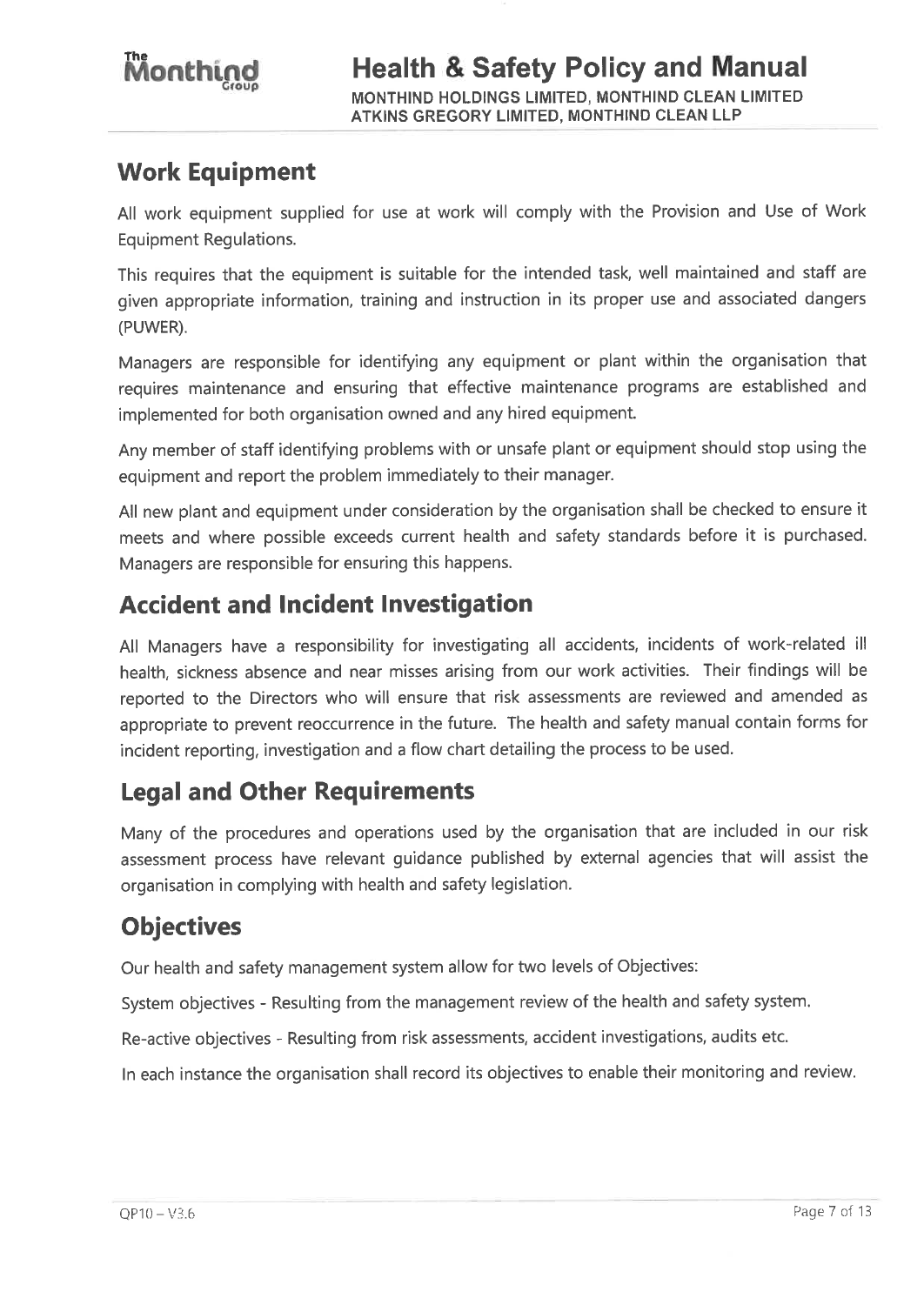#### **Health and Safety Management**

To ensure that identified control measures and other tasks are completed against estimated target dates it is the responsibility of the named individual or individuals to carry out a review of their corrective action plans on a monthly basis. Where tasks are or have been identified as behind the estimated time scales, this should be communicated to the Directors who shall make a decision along with the senior management team concerning the most appropriate action.

### **Training, Awareness and Competence**

The organisation recognises training is a keyway of achieving health and safety competence and helps to convert information into safe working practices. Accident statistics show that on many occasions, accidents occur when employees use machinery, equipment or substances without the proper training or instruction.

All employees including senior managers will require some training and information about health and safety. This level of training will vary depending on the findings of risk assessments and on their level of responsibility.

Training provision within the organisation is divided into three main areas: -

- Induction Training This is an internal program covering the general health and safety  $\bullet$  . issues and activities of specific importance to employees which have been recruited / employed within the organisation.
- Job or Task Specific This is an internal or external program where specialist skills or knowledge is required to conduct a specific task or activity.
- Refresher This is an internal or external program where additional training will be provided  $\bullet$ at specified intervals for updating personnel trained in specific tasks.

As a means of ensuring training needs are identified and that relevant training is delivered either internally or externally, it is the responsibility of individual team managers to ensure the ongoing training needs of their team members are completed in a timely manner.

### **Competence**

The competence of staff should be monitored especially as a lack of job knowledge and skills, has been proven to adversely affect health and safety performance in addition to job performance.

Any necessary refresher training should also be provided, special attention may need to be given to employees who deputise for other employees in their absence as their skills are likely to be underdeveloped and they may require additional help in understanding how to work in a safe manner.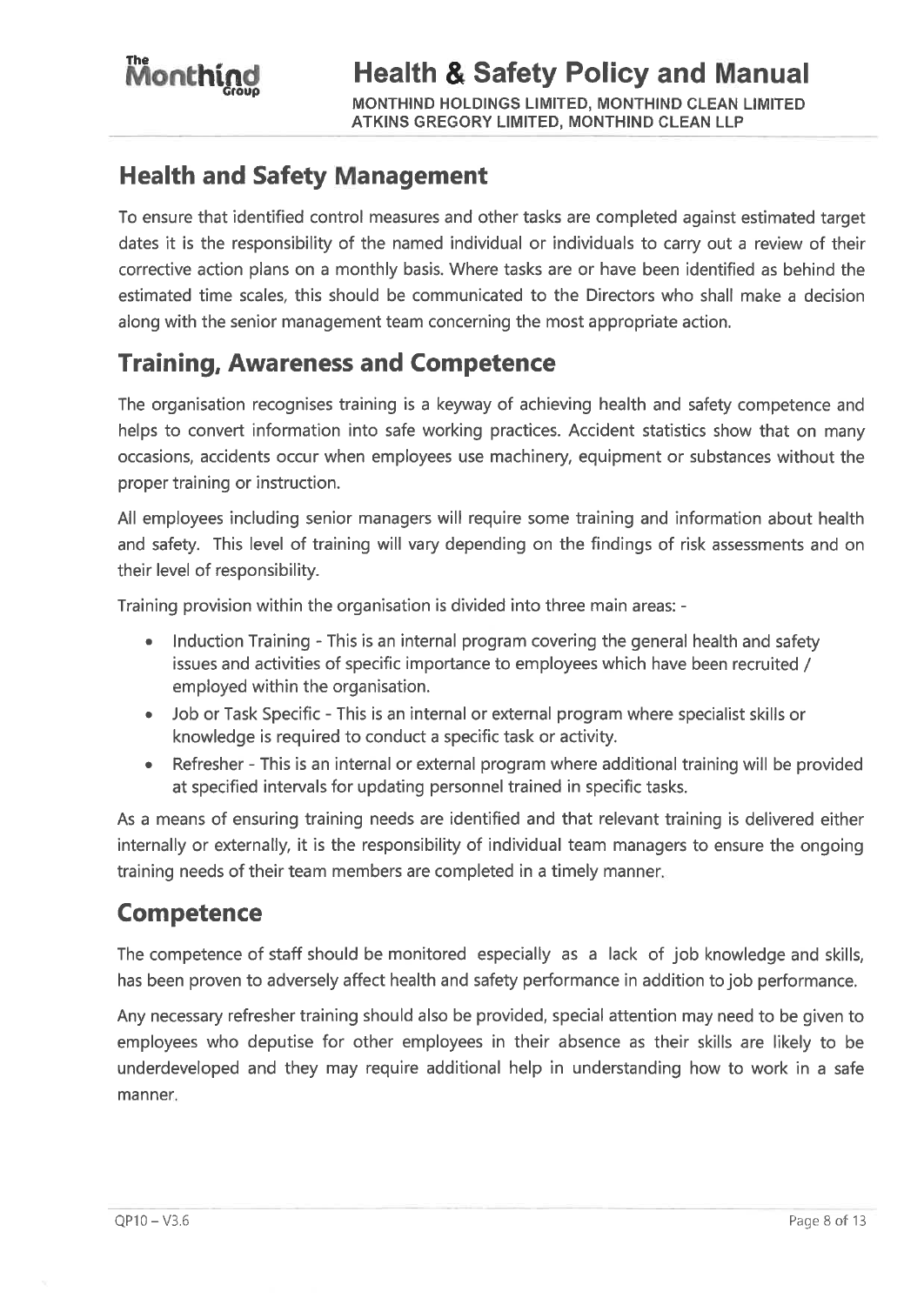### **Training Records**

An example training record is supplied in the forms section of the health and safety manual. This form can be used to record training provided to employees.

### **Consultation and Communication**

Due to the overall size of our organisation, consultation and communication of health and safety issues are generally communicated on an informal basis between the management team, staff and the Health & Safety Committee which meets quarterly. The organisation recognises the importance of its staff to ensure that we achieve and maintain adequate health and safety management systems.

The setting and reviewing of safety objectives is publicised to all members of staff to ensure that all employees within the organisation are involved in the monitoring and progress of tasks ensure effective safety management systems are maintained at all times. If, to identified however, where more formal means of communication are required (e.g., accident and incident reports, buildings maintenance programs etc.) formal reporting procedures exist, and employees are encouraged to report any item they feel may present a potential hazard.

In the event of any changes in the structure of the organisations safety management systems, this would be discussed at the Management Review.

### The HSE Health & Safety Law Poster

It is a legal requirement for our organisation to either display the health or safety law poster or as an alternative, issue each employee with a copy of the equivalent leaflet produced by the Health and Safety Executive. Managers are tasked with ensuring employees are aware of the location of the poster as part of their induction.

### **Document and Data Control**

All documentation held within the organisations health and safety management systems are the responsibility of Managers. They are responsible for retaining the "MASTER COPIES" of all documents and for ensuring that necessary copies are issued to employees or any other relevant persons.

The health and safety manual contain relevant procedures for the issue, review and revision of documents and forms relevant to the health and safety management systems. Procedures also exist for control of any documents used within the organisation including retention periods and appropriate locations of documentation.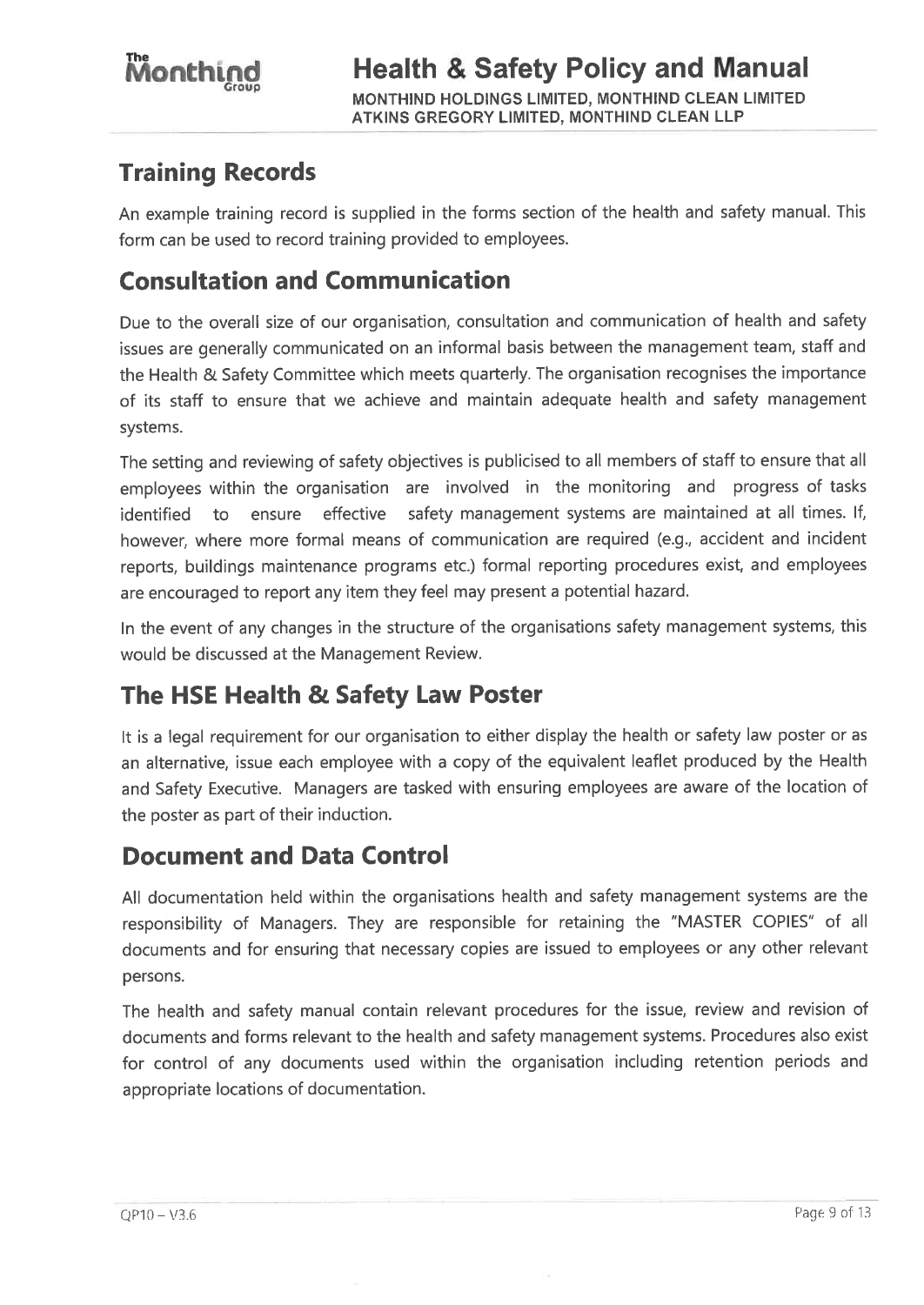

#### **Management Control**

Procedures and safe working practices will be produced from risk assessments of tasks and activities undertaken by the organisation's employees. These will be retained in the health and safety manual and are produced to outline the operational and management controls of relevant activities within the organisation, these may include: -

- Routine and non-routine activities or operations, that may carry a significant level of risk even after risk assessment.
- Activities and operations that may require the assistance of external organisations such as Contractors.
- Building monitoring and maintenance documentation.
- Equipment monitoring and maintenance documentation.

As stated above, usually the production of any written work instructions or safe working practice notes will normally follow the completion of a suitable and sufficient risk assessment.

On occasions, it may be appropriate to request written risk assessments and method statements from a third party such as a contractor along with a contractor prequalification questionnaire.

This documentation will be reviewed by Managers and where appropriate shall be passed on to the organisation's health and safety consultants.

#### **Emergency Preparedness and Response**

The nature of the work activities undertaken within the organisation are such that large emergency plans are not necessary and the provisions of C.O.M.A.H. (Control of Major Accident Hazard regulations) do not apply to our operations.

Where appropriate, procedures and safe working practices have been developed to address the potential emergency situations that could arise within the organisation and the fire evacuation procedure can be found within the health and safety manual.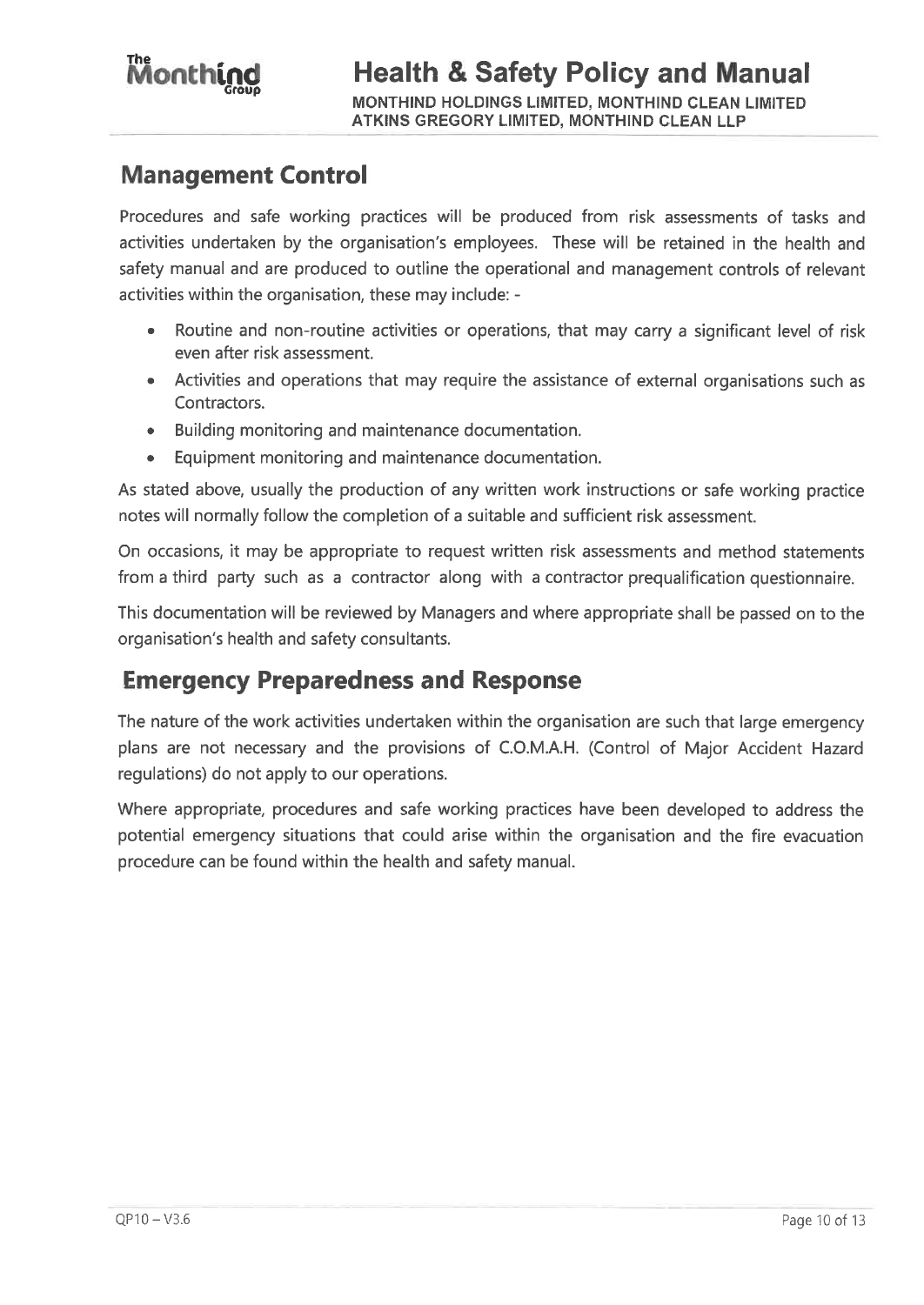ATKINS GREGORY LIMITED. MONTHIND CLEAN LLP

#### **Performance Measurement and Monitoring**

The health and safety management systems within the organisation allow for both pro-active and re-active monitoring.

Pro-active monitoring within the organisation is achieved through the following means: -

- **Risk Assessment**
- Monthly Workplace Inspection
- Weekly / Monthly Fire Inspections
- Periodic Statutory Inspections (e.g., Portable Appliance Testing (PAT), Fixed Electrical Wiring Inspection, Fire Equipment, Lifting Operations and Lifting Equipment (LOLER) thorough examination etc.).
- Compliance with the various Action Plans

Re-active monitoring within the organisation is undertaken following serious accidents or incidents, reports of ill-health or property damage.

It is the responsibility of Managers to review both aspects of monitoring on a quarterly basis. This may also be achieved through the assistance of the organisation's health and safety consultants.

Measurement of performance focuses on an ongoing evaluation of achieving the safety objectives within the timescales agreed and from review of the relevant inspection documentation.

Accidents, Incidents and Corrective and Preventive Action Procedures exist within the organisations health and safety policy to ensure that any variations from its policies and any uncontrolled activities are investigated and where appropriate remedial actions are planned and implemented.

Accidents, Incidents and Non-conformances within the organisation are divided into three main categories: -

- Major Accidents / Incidents (These are always investigated and where appropriate reported to the Enforcing Agencies).
- Minor Accidents / Incidents (These are only investigated where managers sufficiently believe they are serious to warrant investigation)
- Substantial variations to working practices resulting in dangerous occurrences arising (These will always be investigated)
- All investigations will be conducted by Managers with any further assistance provided by the organisation's health and safety consultants. Any remedial actions resulting from the investigation will be recorded and implemented by Managers.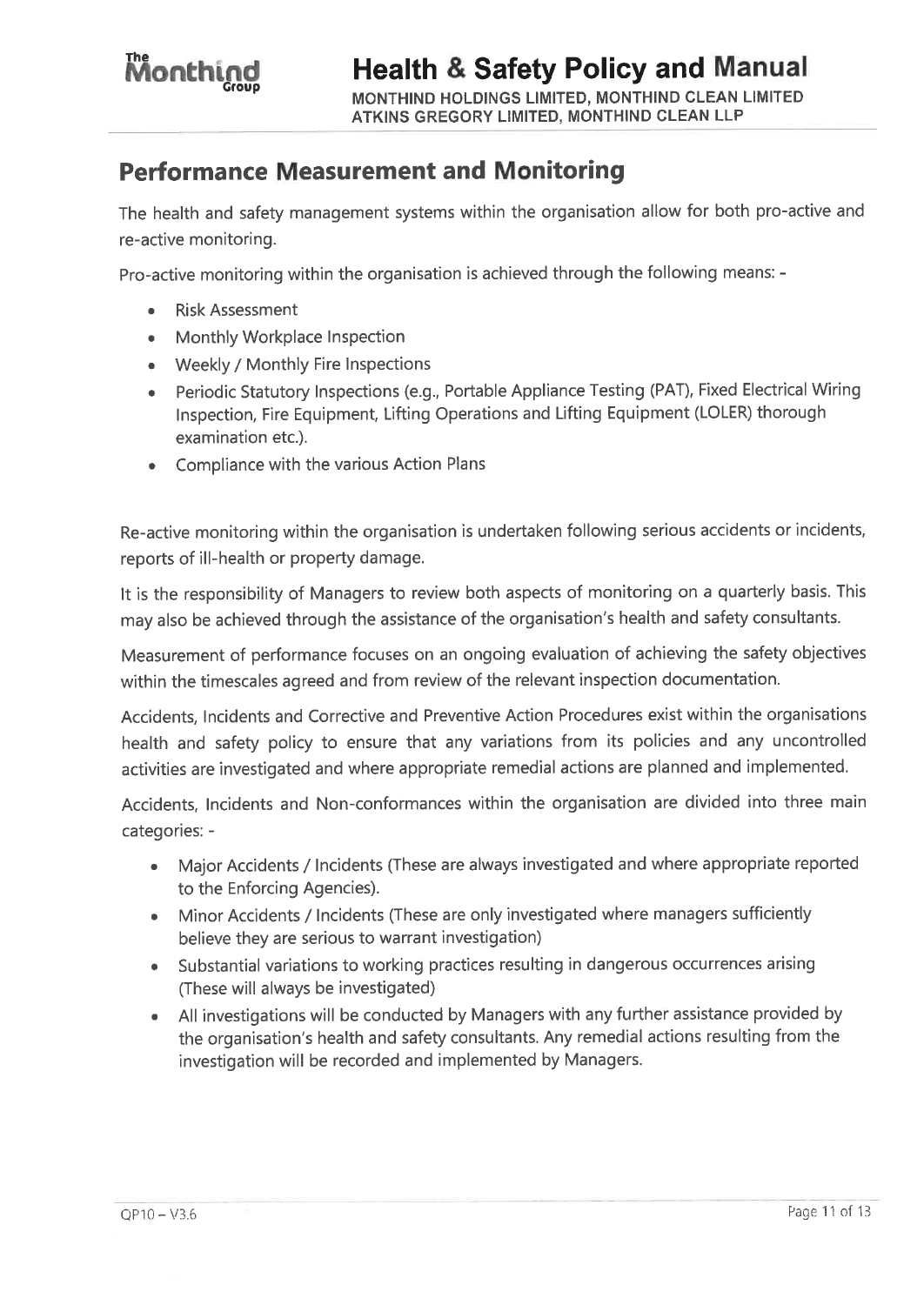MONTHIND HOLDINGS LIMITED, MONTHIND CLEAN LIMITED **ATKINS GREGORY LIMITED, MONTHIND CLEAN LLP** 

#### **Corrective and Preventive Action**

The need for corrective action can be identified from either inspection documentation, accident and incident reports or from other internal audits. Where remedial action is required this action is divided into specific measurable tasks and the need for preventative action is normally identified through risk assessment.

In both instances, ongoing monitoring within the organisation assesses the suitability of any remedial actions taken and the successful implementation of those actions identified. In both instances the activities will be reviewed by the senior management team on an annual basis.

#### **Audit**

- It is the responsibility of the organisations health and safety consultants to maintain an ongoing audit schedule of our premises, health and safety policy and facilitating the implementation of the audit recommendations across the organisation.
- It is the responsibility of the Directors to ensure that audits cover every aspect of the policy at least once per year.
- The results of all safety audits are reviewed by the senior management team on at least an annual basis.

#### **Management Review**

#### **Purpose of the Review**

It is the responsibility of the Directors to ensure that Health and Safety Review Meetings are conducted at least annually and that all key personnel are available and attend. The persons to be present at these meetings are:

- **Directors**  $\bullet$
- All relevant team managers
- Any other persons co-opted to assist in the maintenance and development of the organisations health and safety management systems.

The review meeting ensures the successful implementation of the health and safety management systems and is the main forum for the implementation of any system objectives.